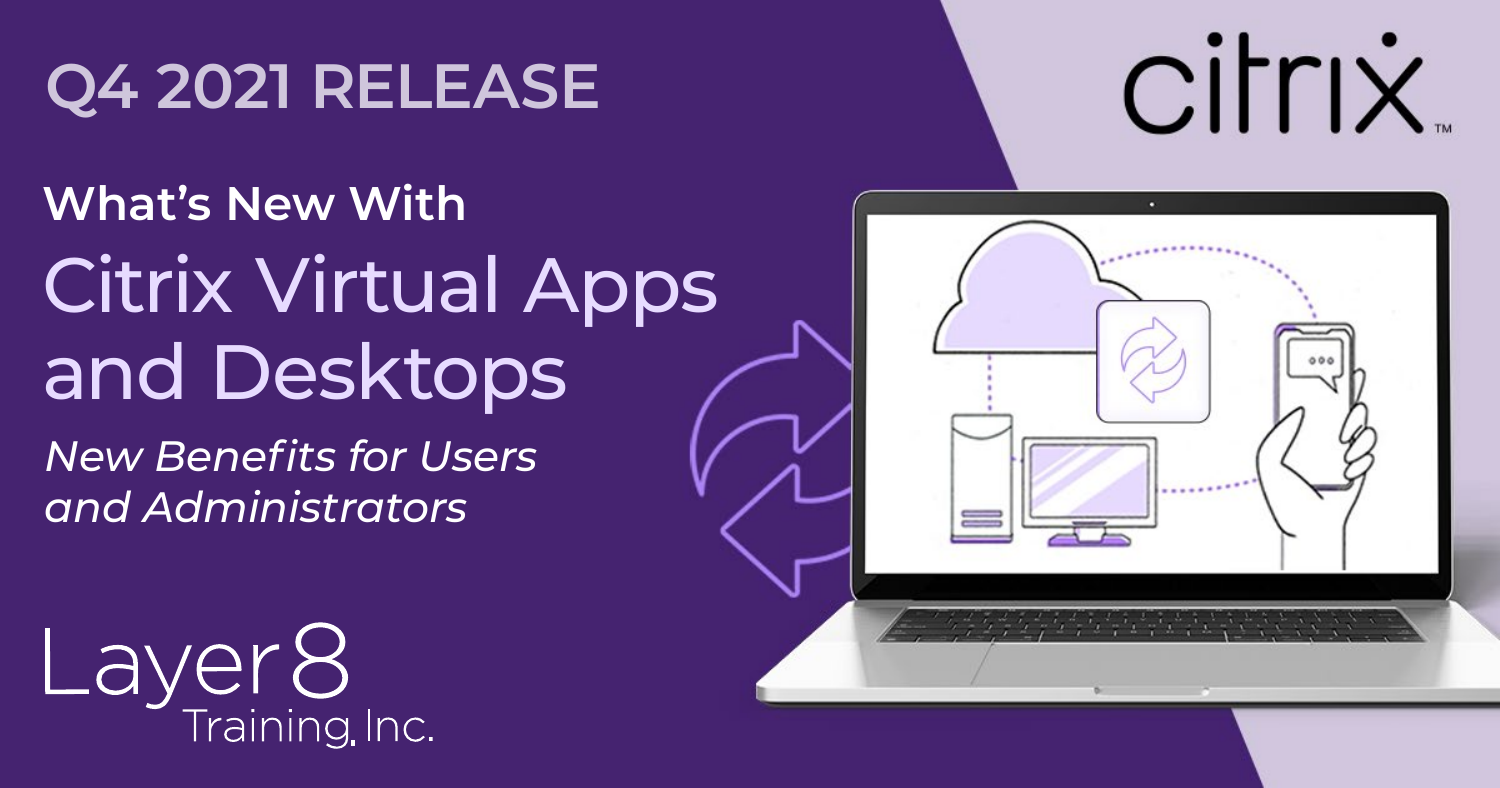### **CONTENTS**

The new Citrix Virtual Apps and Desktops release expands on the 2019 release with new features, enhancements, and capabilities that will benefit nearly every segment of the enterprise.



DEPLOYMENT................. MANAGEMENT............... BUSINESS CONTINUIT SECURITY........................... COLLABORATION......... WORKSPACE................... PERFORMANCE............ SUPPORT.............................. HOW LAYER 8 CAN H

## Citrix.

| TY06  |  |
|-------|--|
|       |  |
|       |  |
|       |  |
| 22    |  |
|       |  |
| ELP28 |  |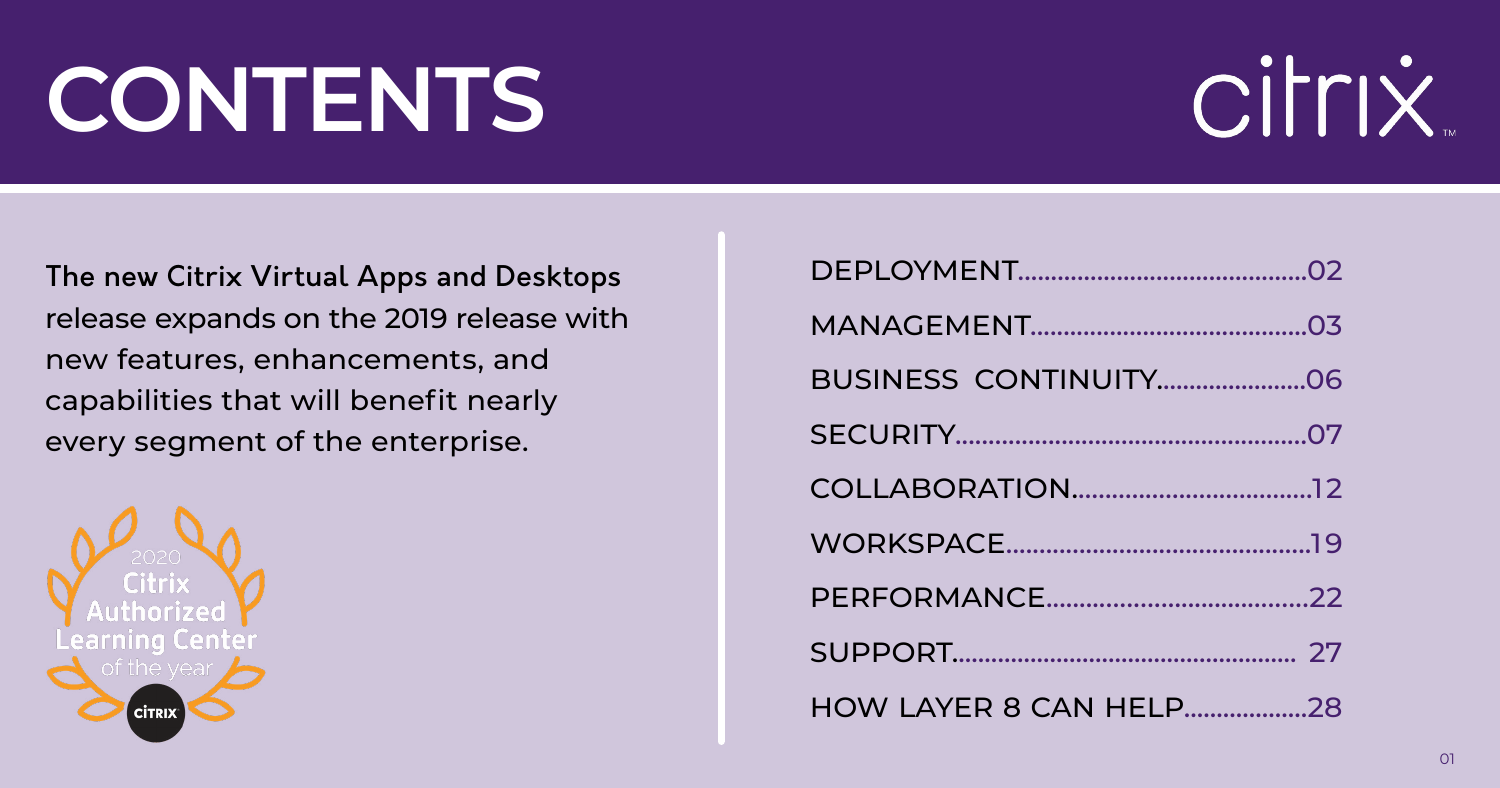#### **What's New With PVS for Azure**

New capabilities optimize the hybrid cloud include rapid deployment to cloud and on-prem at scale. **PVS for Azure** provides dynamic provisioning of Citrix workloads in cloud, leveraging PVS provision-on-demand technology, currently used by most on-prem Citrix customers.

**Improves deployment efficiency and speed while bringing the familiar Citrix toolset to cloud.**



# Cirrix.

#### <span id="page-2-0"></span>**DEPLOYMENT**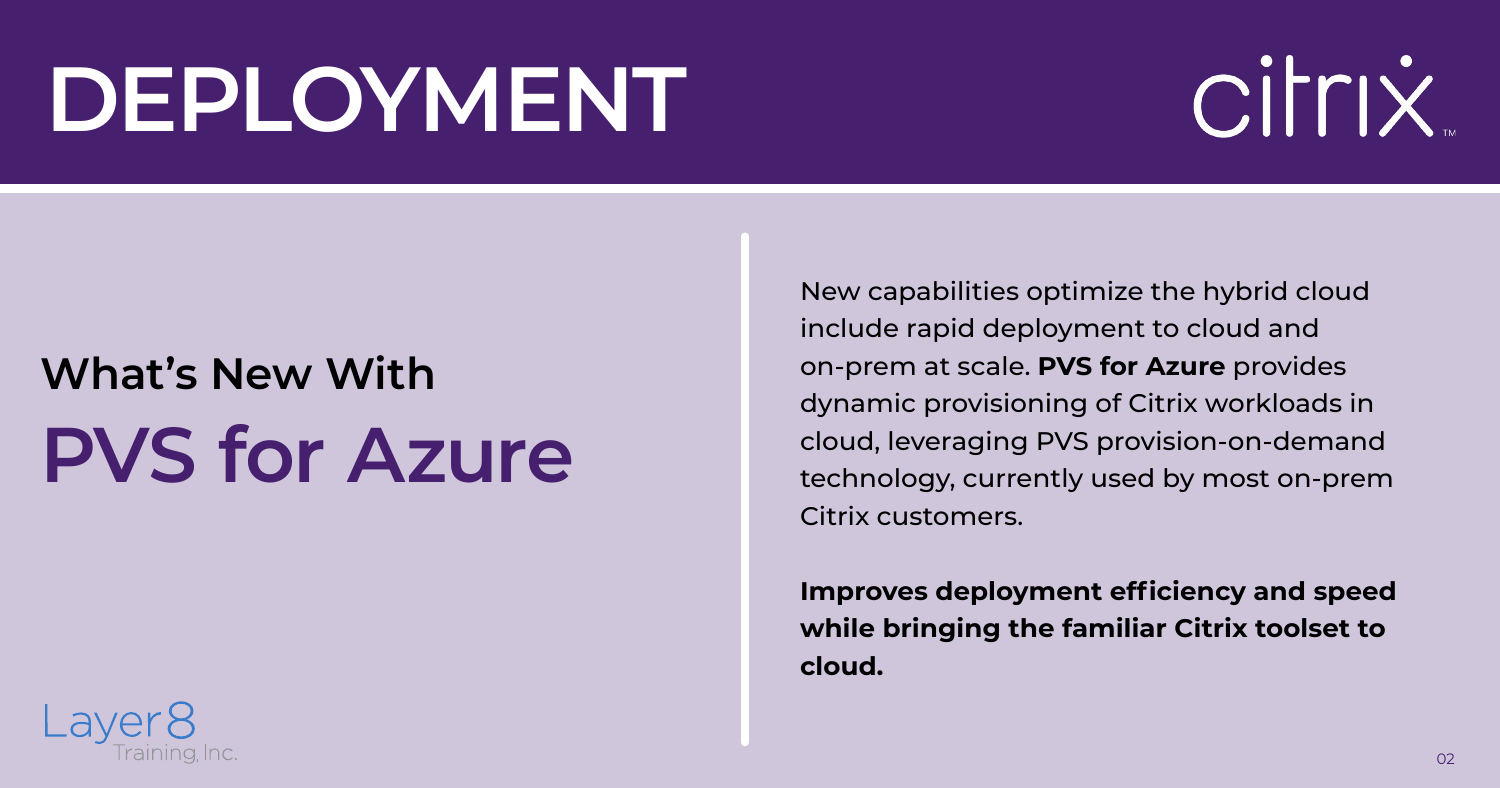#### **What's New With AWS API**



Allows direct creation EBS volume with desired content and provides potential improvement in machine creation time. Users can now make maximum concurrent provisioning operations configurable in AWS through a host connection throttling setting, which can be used to specify the maximum number of concurrent AWS provisioning operations. You can also now increase AWS scale from 1500 VM to 3500 VM.

**Reduces the cost and complexity for maintaining volume worker operations.**

# Cirrix.

#### <span id="page-3-0"></span>**MANAGEMENT**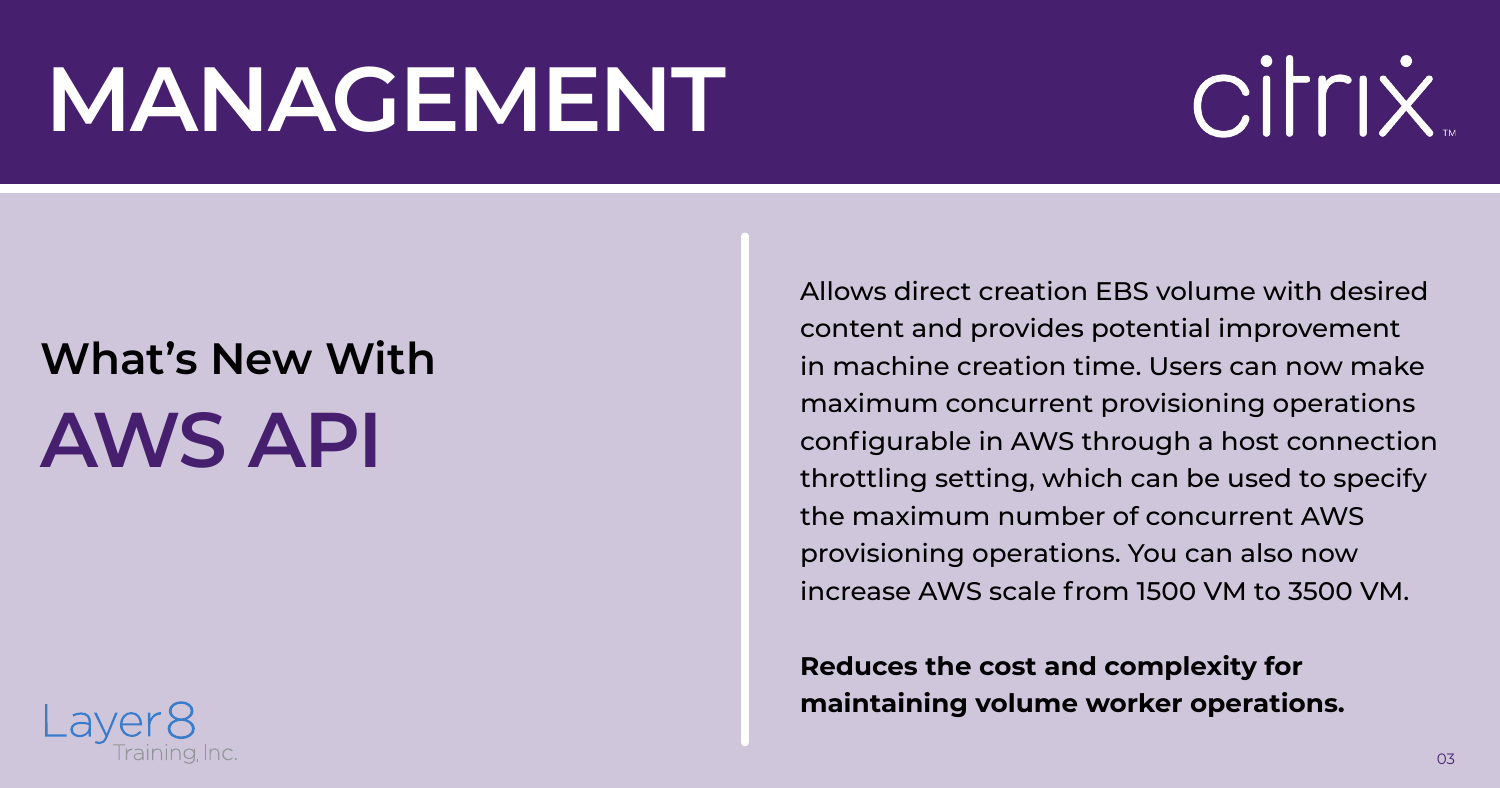#### **What's New With Virtual Delivery Agent (VDA)**



Today Citrix admins often develop custom scripts to facilitate the installation of the **Virtual Delivery Agent (VDA**) to persistent machines, and they may require frequent updates or different scripts altogether to accommodate fresh installs or version changes in the VDA installer. The new VDA Upgrade service simplifies the process by automating VDA updates, removing the complexity and time required to keep Citrix Virtual Apps and Desktop service up to date, and quickly updates VDAs for individual machines or entire machine catalogs with the new integrated web studio console.

# **Cirrix**

#### **MANAGEMENT**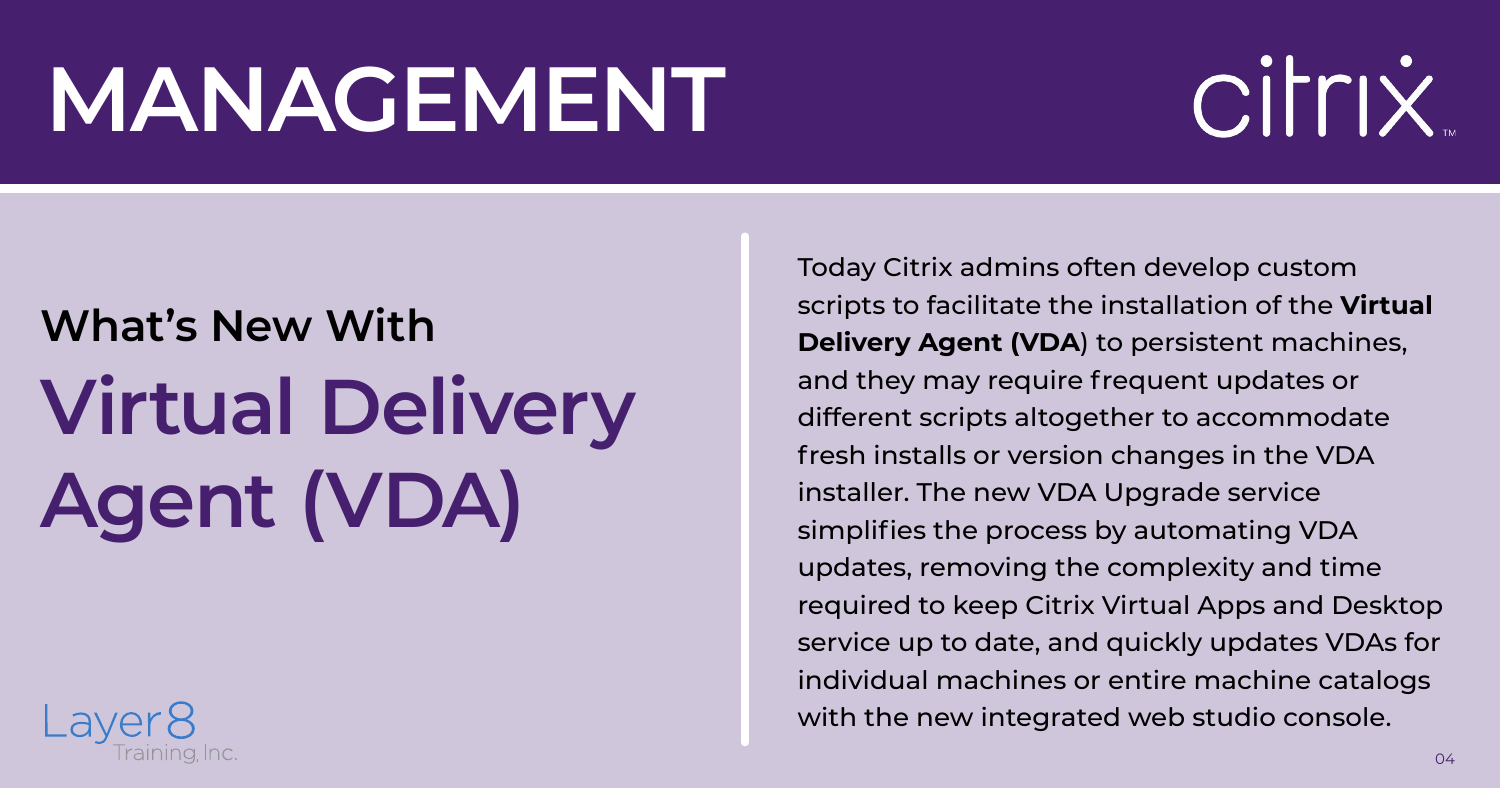#### **What's New With Web Studio Cloud Health Check Integration**

Saves time and manual work by checking the cloud health of VDAs remotely from the web studio console.



## Cirrix.

#### **MANAGEMENT**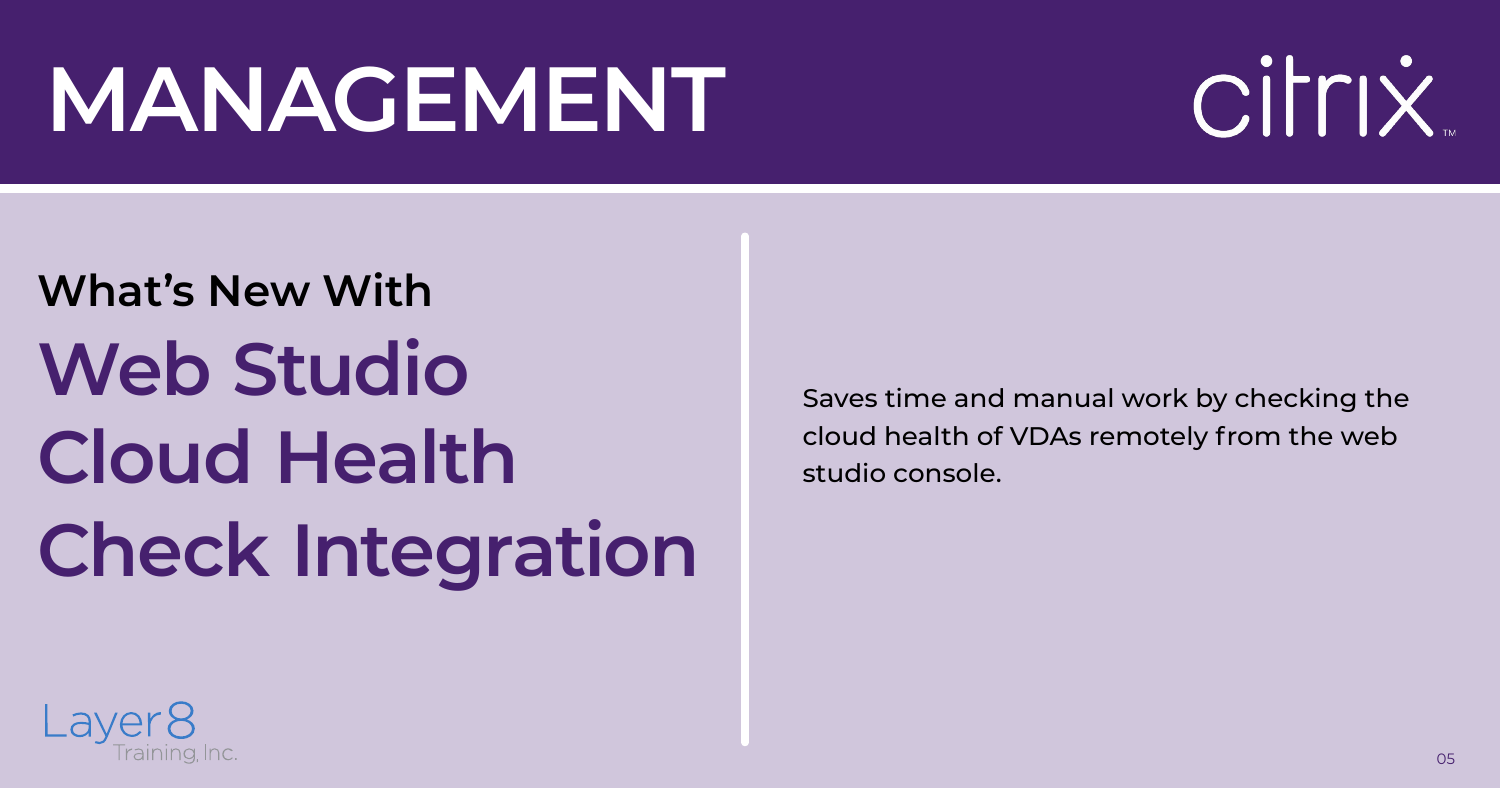#### **What's New...**



Business continuity gets a boost in the new release with improved resilience and availability – as good as or better than traditional on-premises environments. This feature is different than Local Host Cache where you might have a brief service interruption reaching the cloud and instead completely mask an entire outage. Feedback from customers and partners has been overwhelmingly positive thus far since it is something that's just not possible on-premises. We have Local Host Cache, which provides some level of availability for the core components not being able to connect to the database but not mask an ENTIRE outage like this technology can. It's quite remarkable.

# Cirrix.

#### <span id="page-6-0"></span>**BUSINESS CONTINUITY**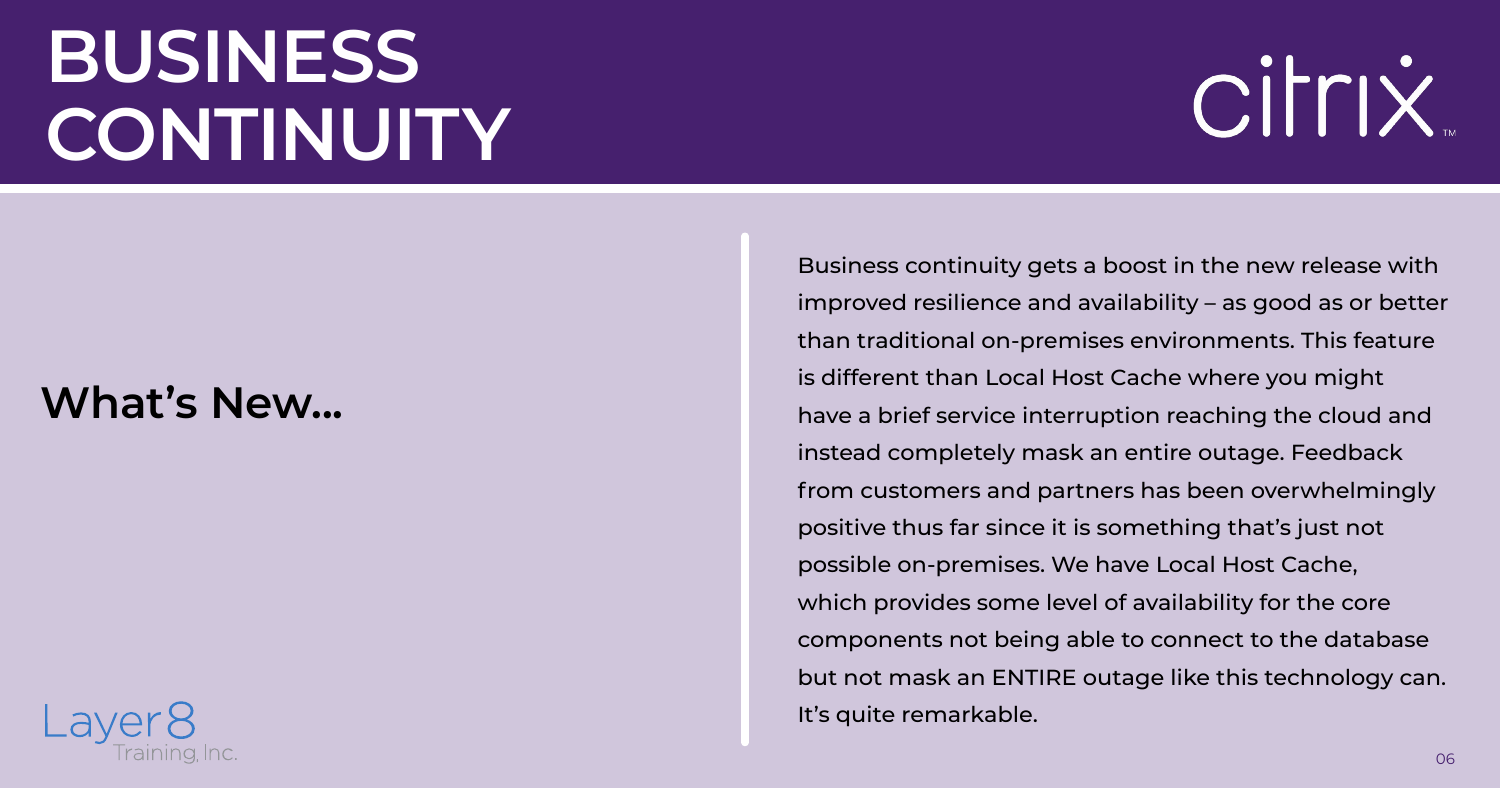#### <span id="page-7-0"></span>**What's New With New Templates for Risk Detections**



Keeping your environment secure is a key focus of the new release with the inclusion of **new templates for risk detections**. Trial, PoC, and early Analytics customers have no way to identify risk indicators quickly and easily and determine how they should be created and this can limit product adoption from the start. Risk templates provide a great starting point for customers to create their indicators for conditions.

# Cirrix.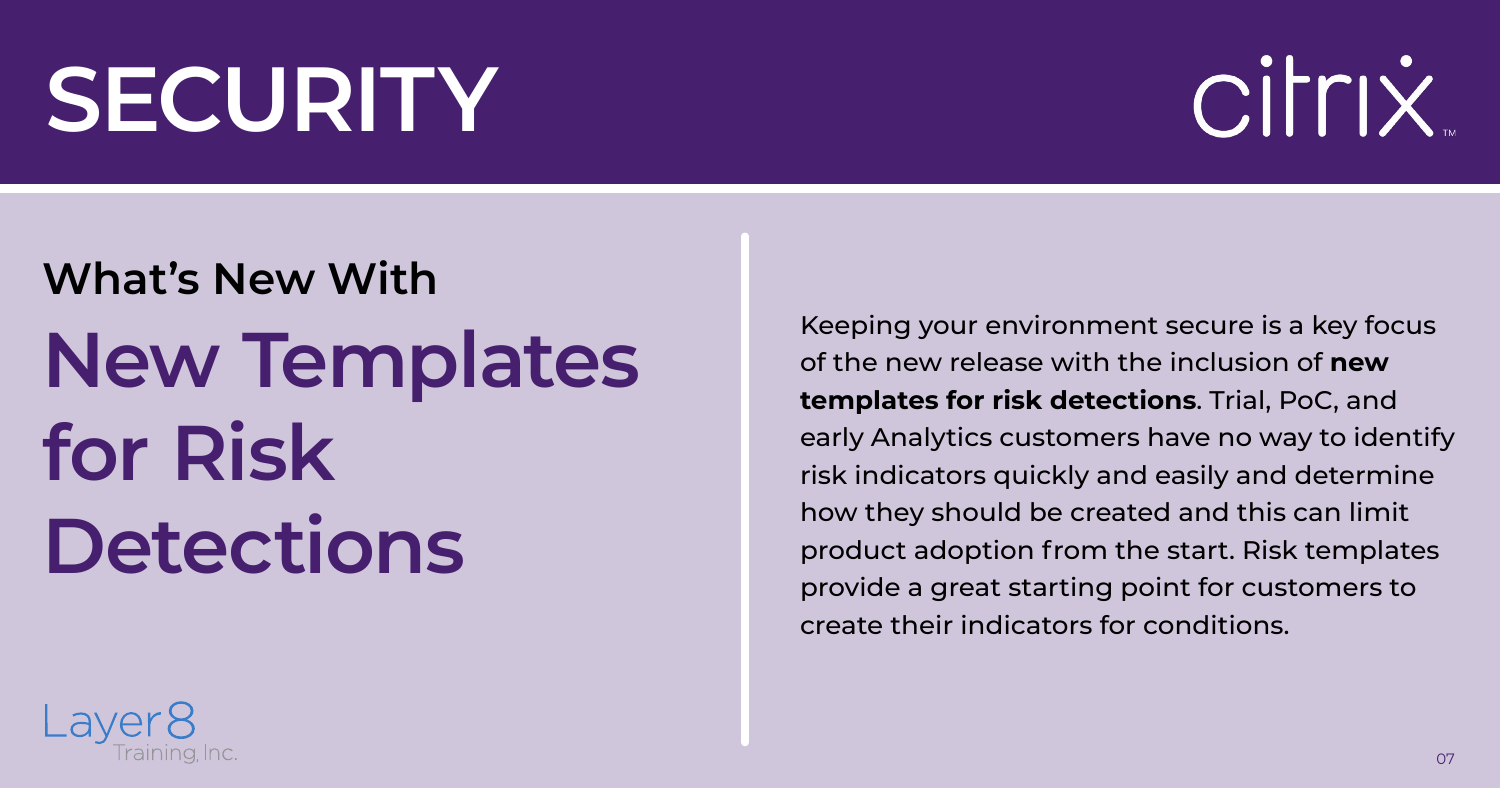#### **What's New With End User Alerts on the Workspace Feed**



Solves the problem of the "Request end user response" action today which only sends emails to end-users when a policy is created by an admin. This new feature allows end users to review alert information within the Workspace feed and provide any responses by email.

# Cirrix.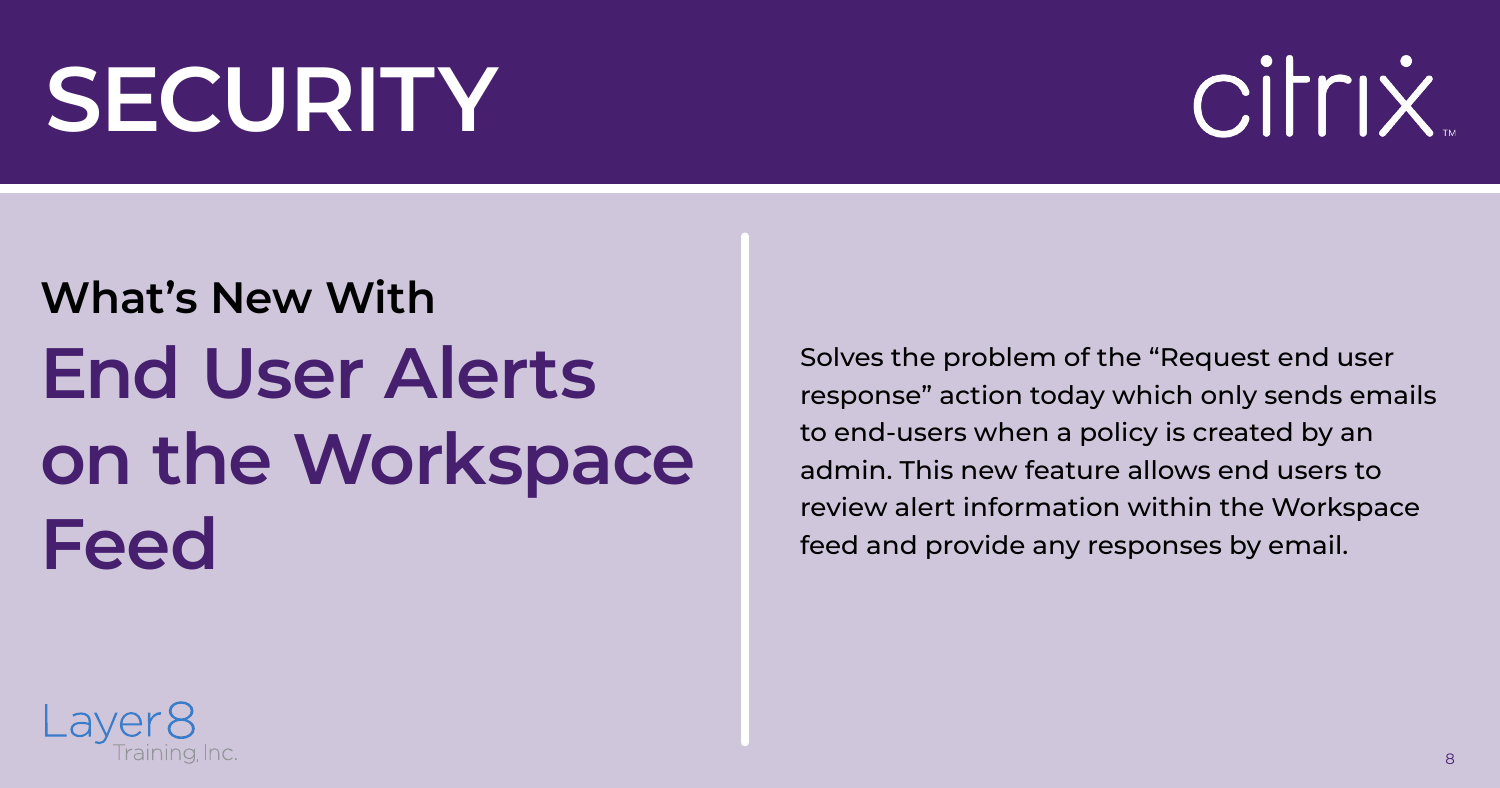#### **What's New With APAC Region Control Plane GA**



Up to now, APAC customers, have had no way for data to reside within their region for compliance and performance needs. The new **APAC Region Control Plane GA**, previously in TP, solves this problem by introducing a new APAC control plane for Security Analytics hosted in Australia and Japan regions.

# Cirrix.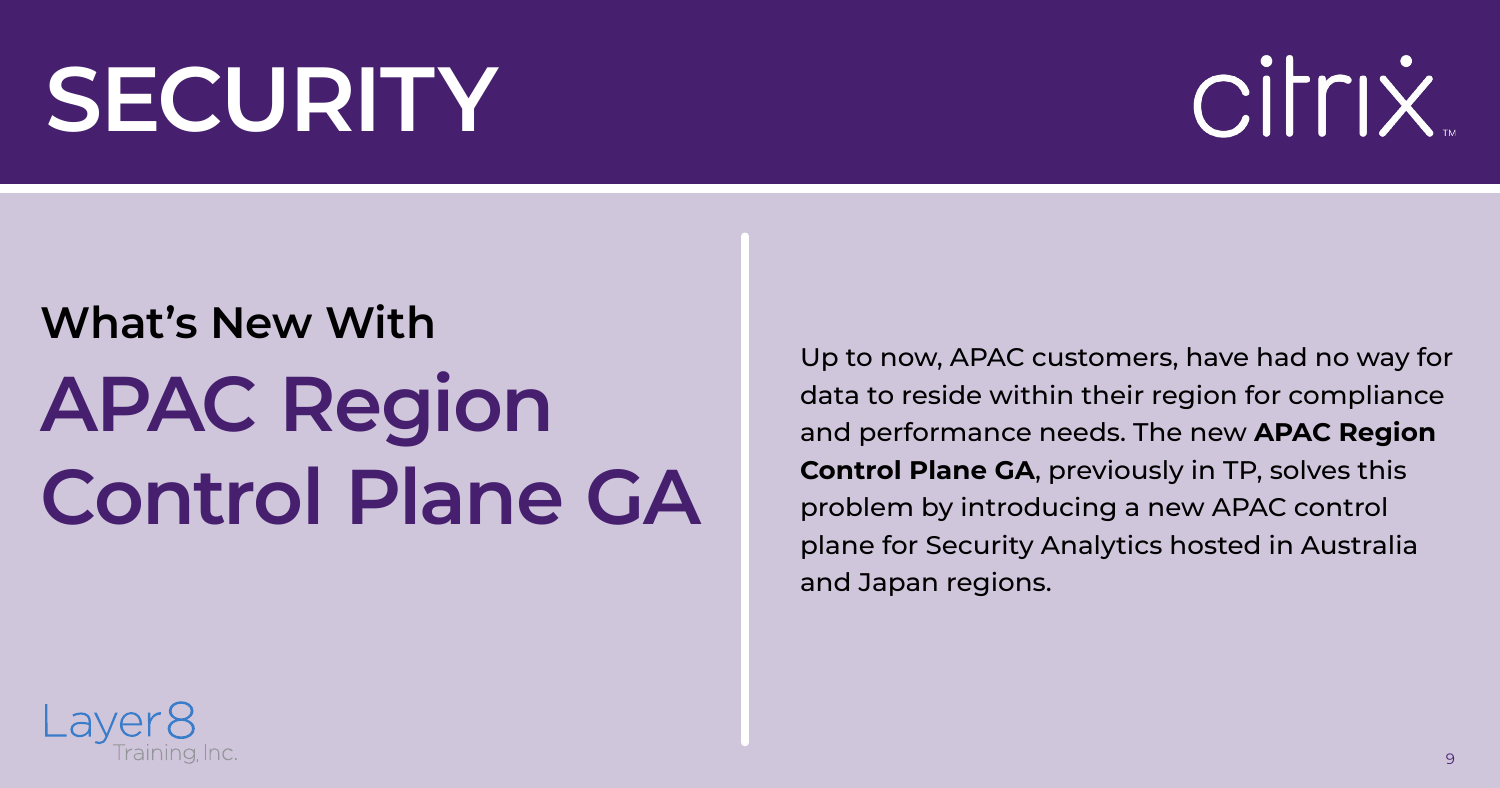#### **What's New With App Protection for Citrix Virtual Apps and Desktops in Workspace**



Helps protect corporate resources being accessed through personal devices by scrambling keystrokes and returning blank pictures when screen shots are taken. For administrators, it's as simple as checking a policies for their organization.

# Cirrix.

- 
- 
- 
- 
- 
- few boxes to turn on these powerful security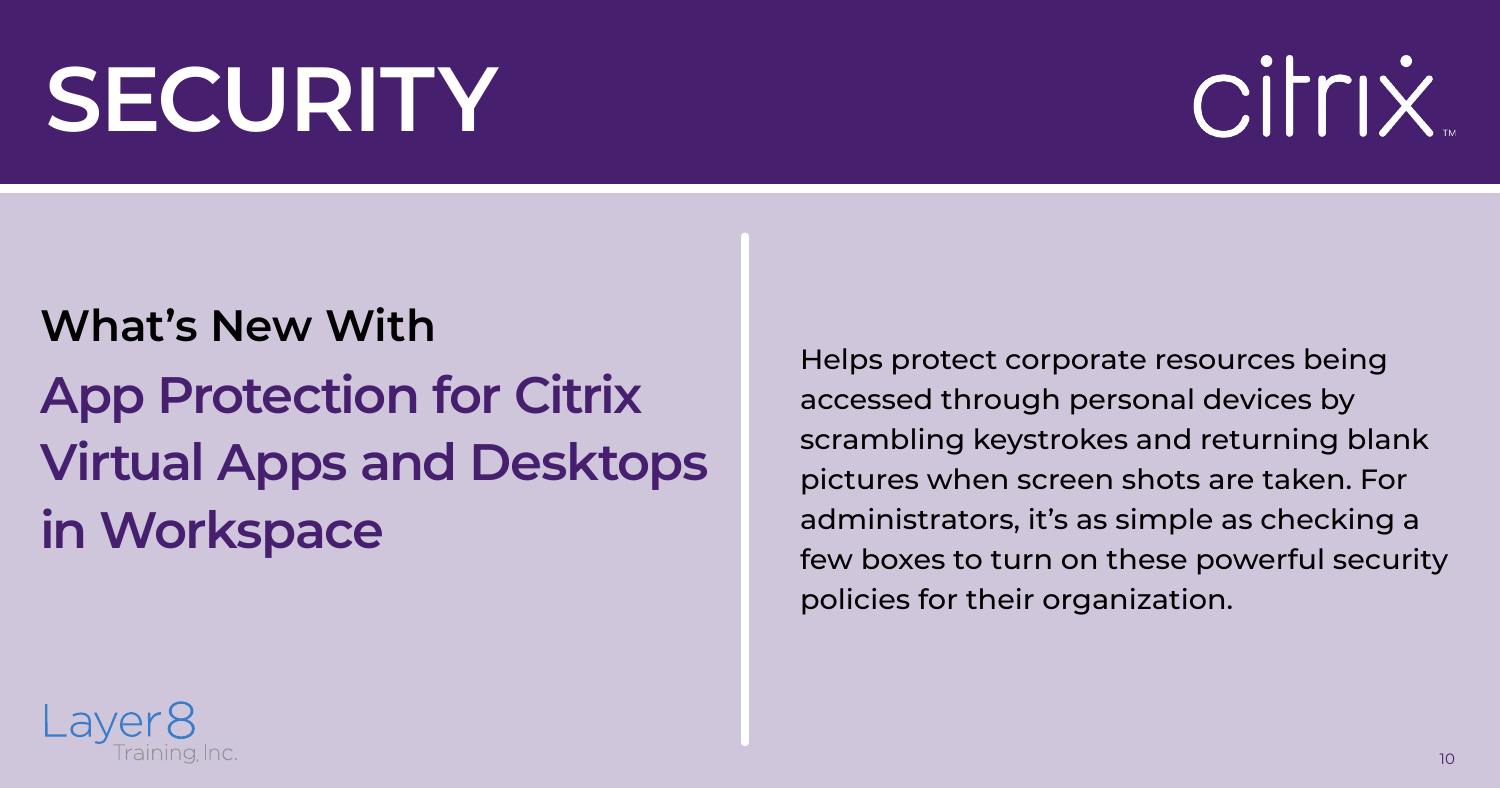#### **What's New With Prescriptive Actions for Risk Indicators**



A new edition that can take time to look up actions and risks throughout Analytics, which means you often don't see common risk detections as they happen or miss them completely. This new feature provides prescriptive actions for three popular risk detections in Analytics to enable admins to take quick actions on their users and mitigate the overall security risk.

# Cirrix.

- 
- 
- 
- 
- 
- 
- 
-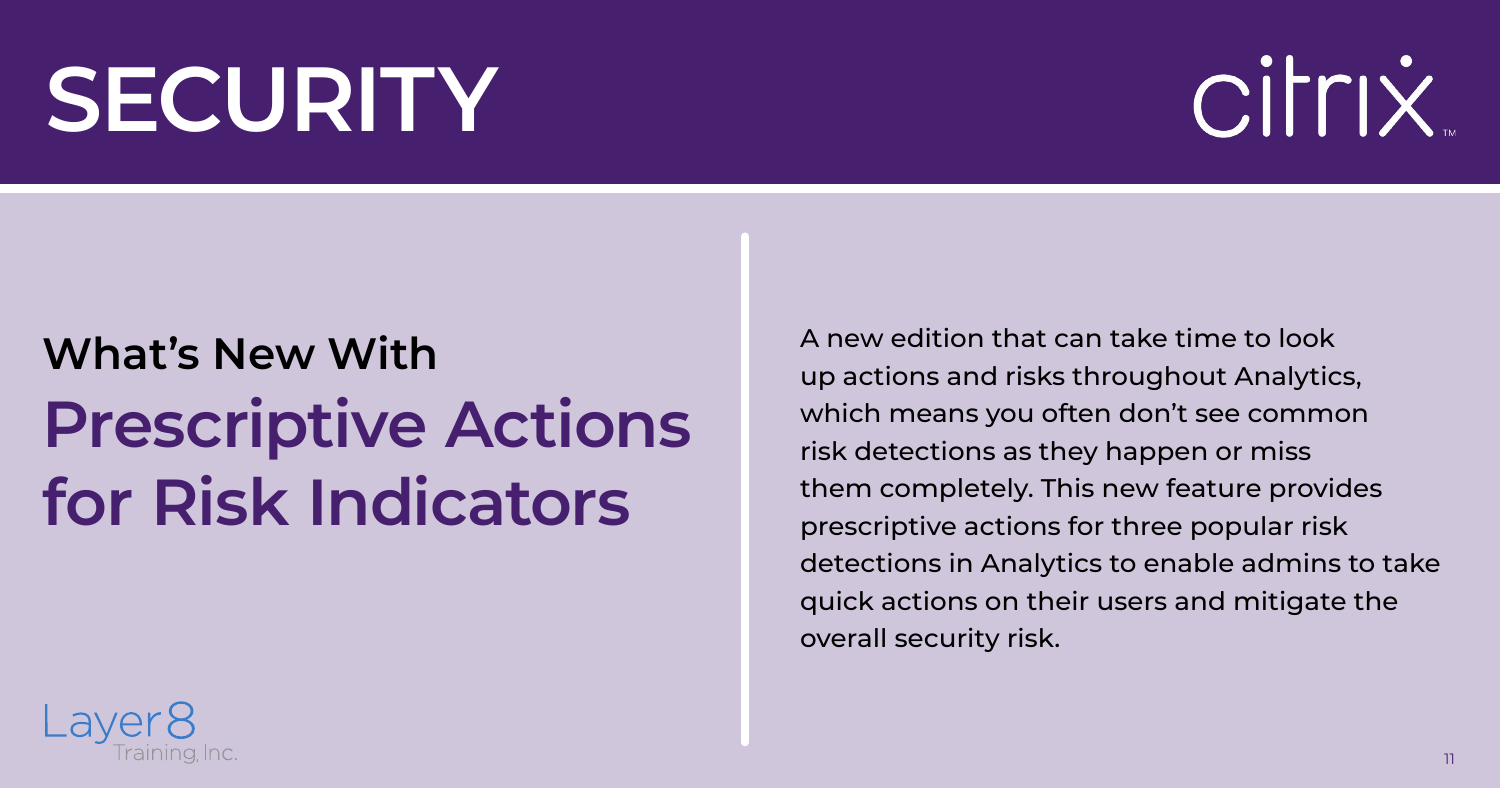#### <span id="page-12-0"></span>**What's New With Session Screen Sharing**



Citrix continues to make it easier for the growing remote workforce to be more productive in collaboration with other teams. The new **Session Screen Sharing** capability allows users to screenshare without having to launch a unified communications app. This feature, which leverages existing HDX technology to allow users to securely share a code with whomever they would like to see their screen, is perfect for heavy graphics applications users wanting to collaborate remotely.

# Cirrix.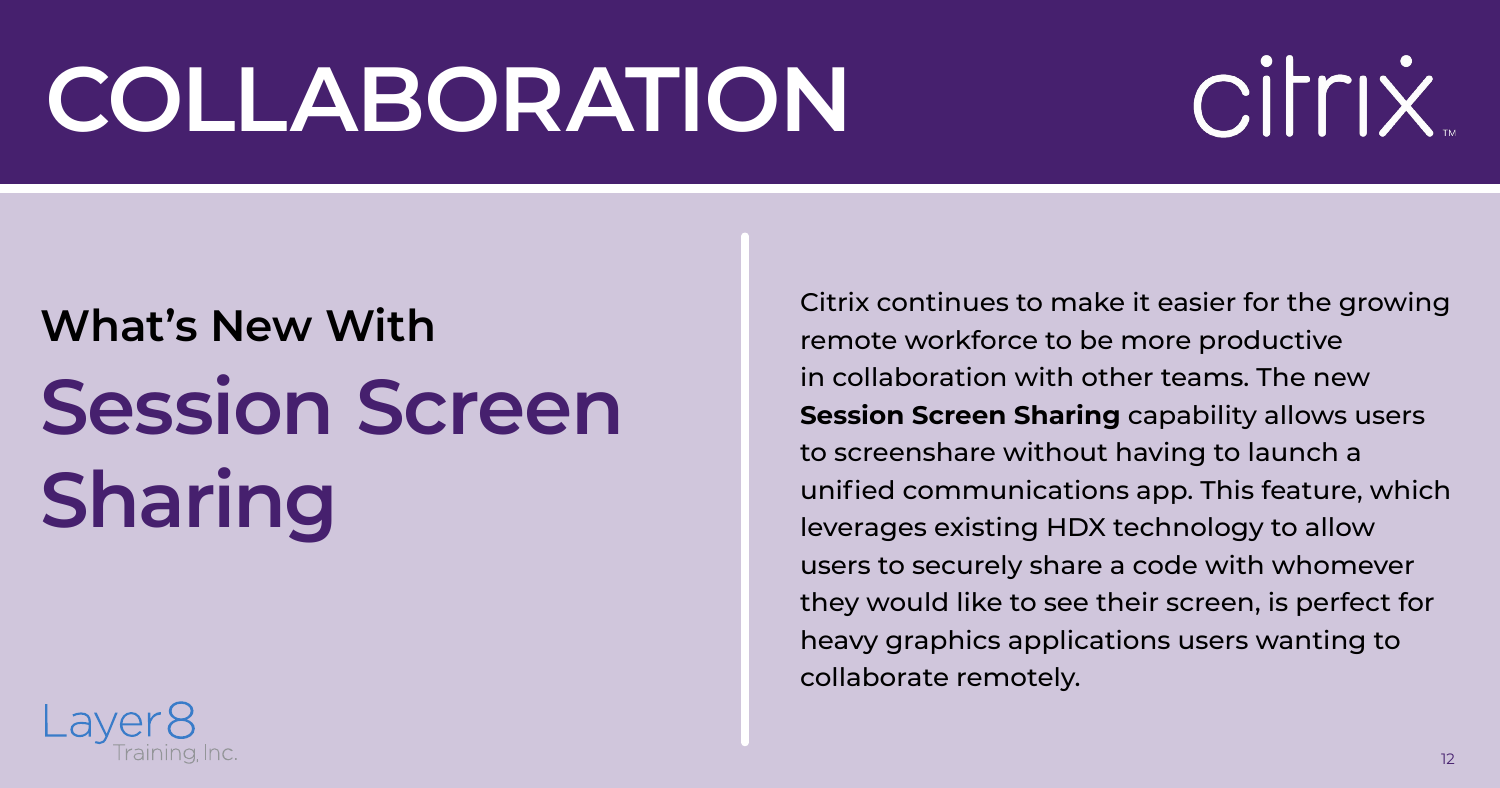#### **What's New With Session Recording**



Leveraged globally to capture employee activity within Citrix Virtual Apps and Desktops environments. Citrix now offers web-based playback console to ease reviews of recordings including the recently added dynamic recording to save on storage by only recording specific triggered sections of users' sessions. With the new stats overlay, Session Recording will display resource utilization stats like ICA RTT, Network, CPU and memory when playing back recordings to help with troubleshooting. You can also now take advantage of the new triggers within session recording to start recording dynamically.

# Cirrix.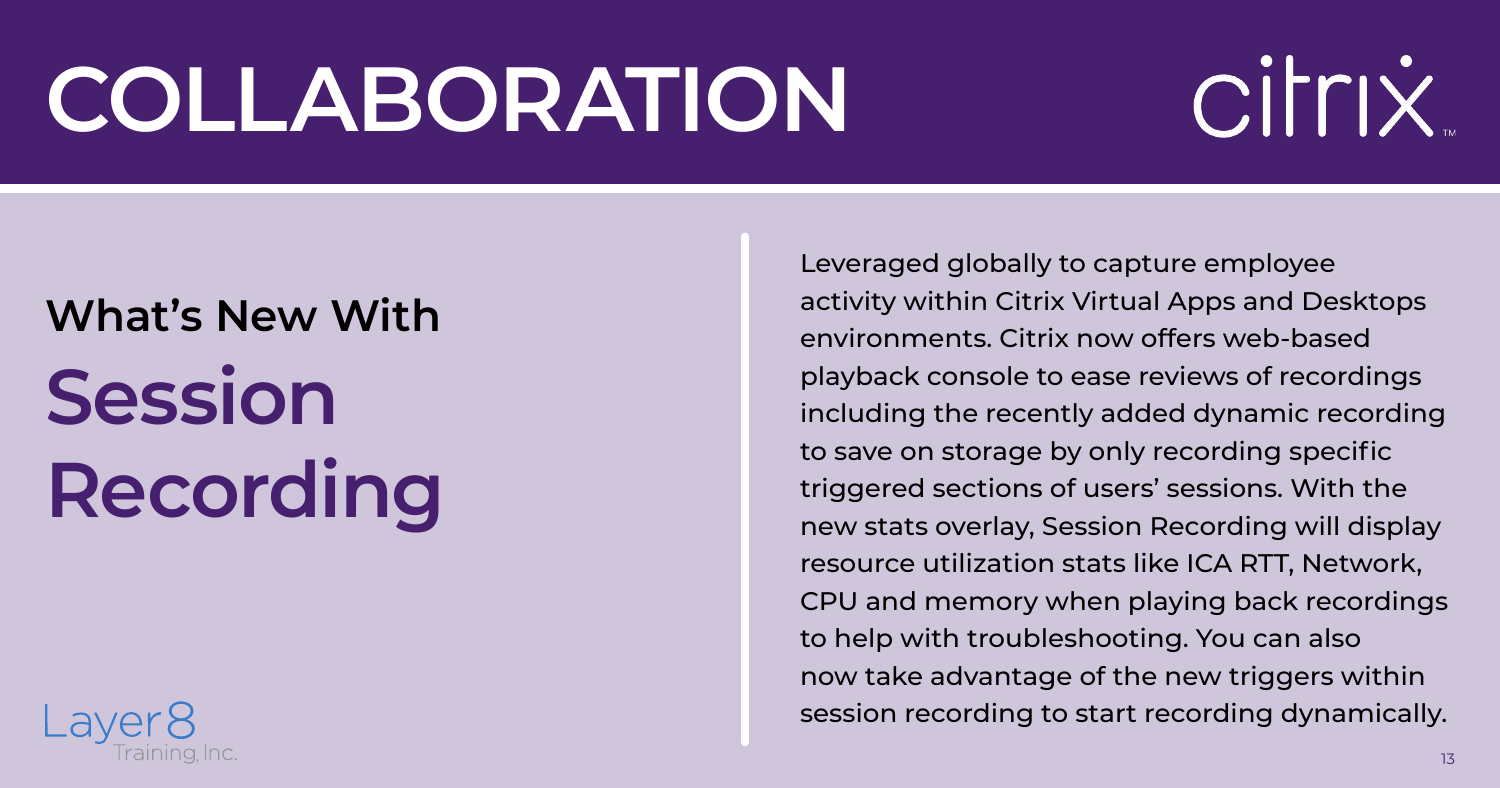#### **What's New With Adaptive Throughput Session Interactivity Monitoring to ICA**



is sending large amounts of data and competing

Helps determine if throughput needs to be adjusted in scenarios where any virtual channel with graphics, thus affecting the interactivity within the session. Adaptive Throughput 2.0 includes additional intelligence to allow ICA to reduce throughput and increase it later if appropriate, thus making it truly adaptive.

# Cirrix.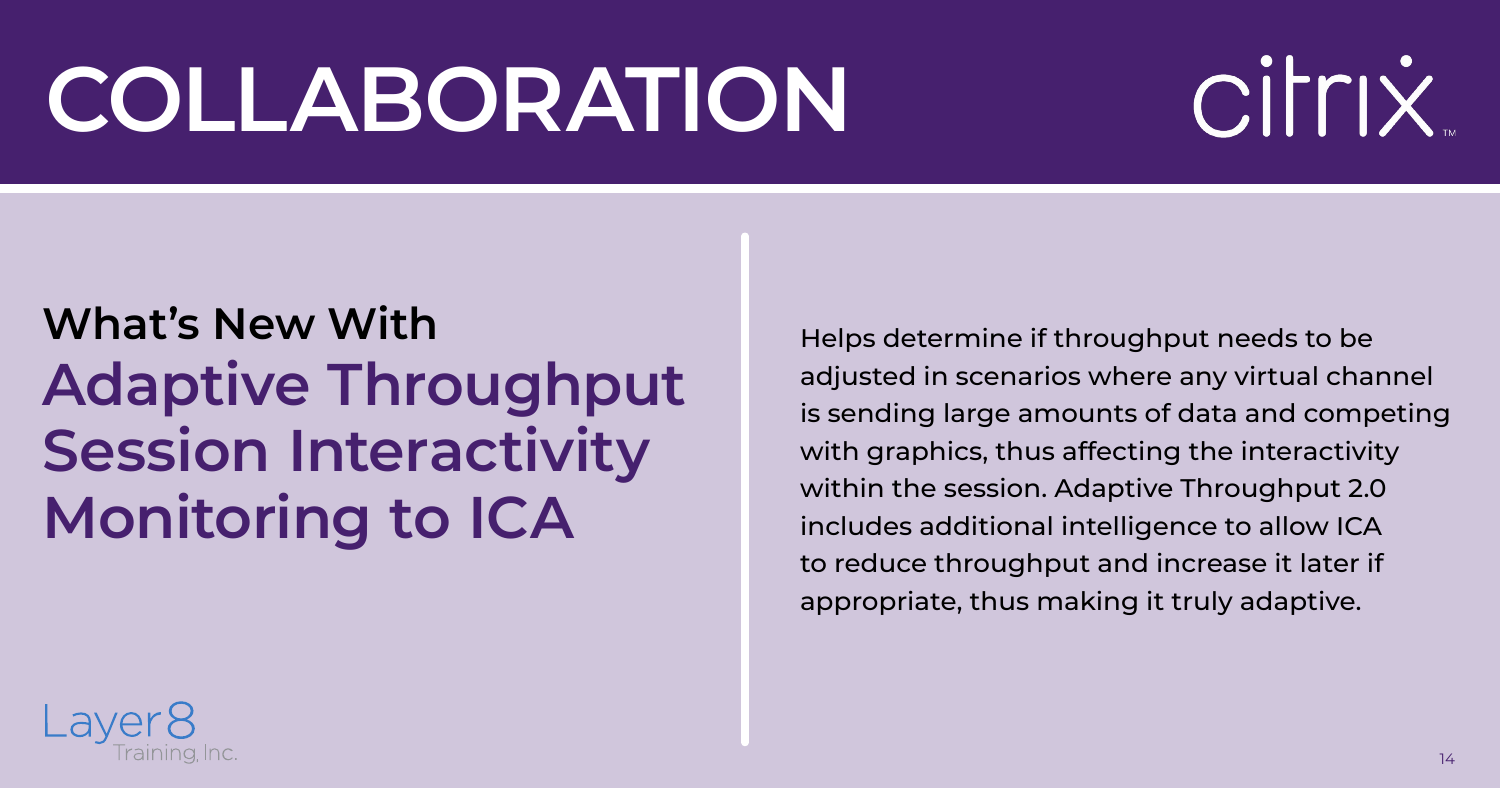#### **What's New With API for BCR Client Detection**

Allows custom apps and scripts to query the client status of Browser Content Redirection (BCR) via WMI as this is only supported with Windows and Linux endpoints that meet specific requirements. .



# Cirrix.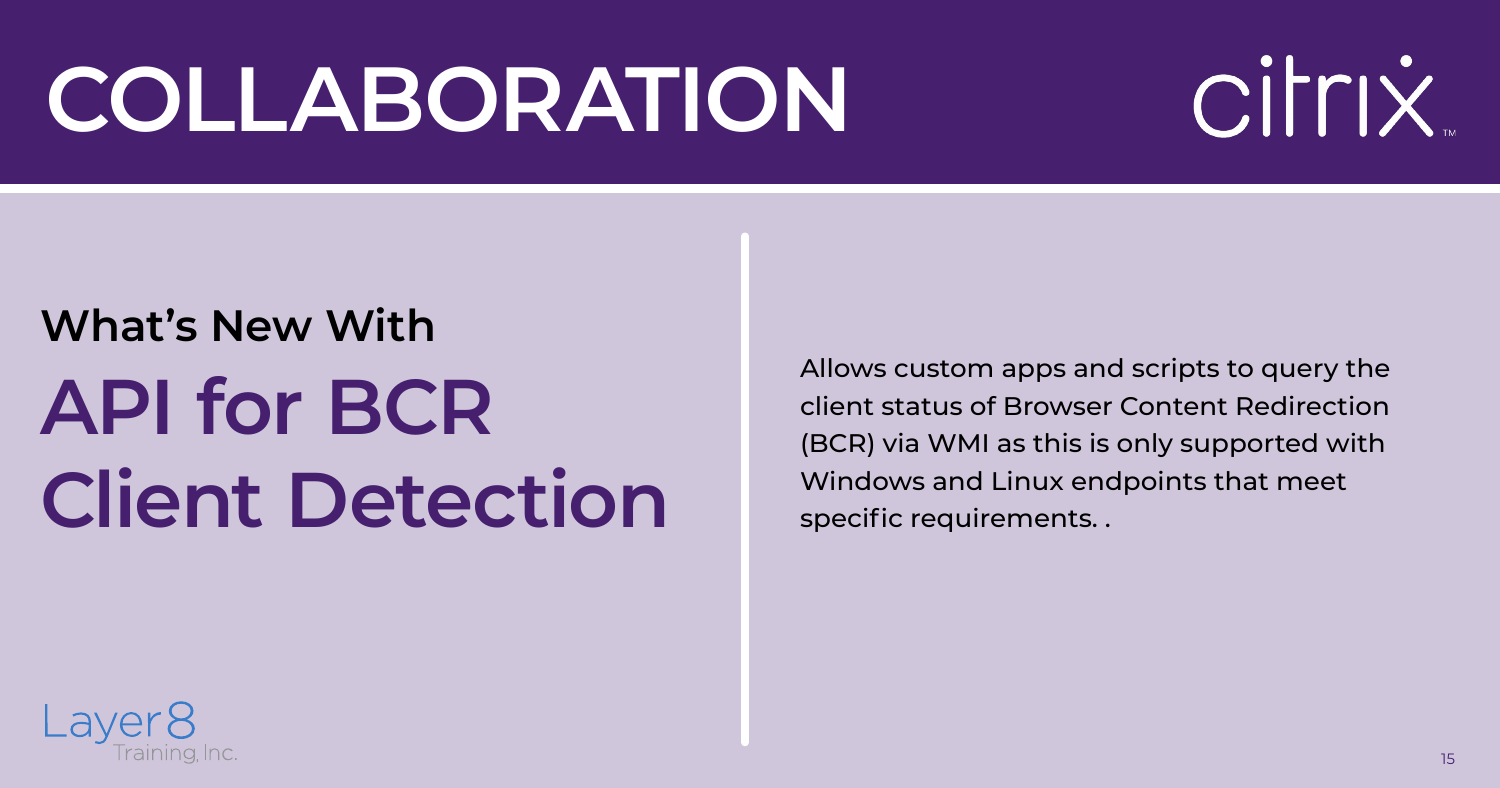#### **What's New With UDP Support for Adaptive Audio**



Does UDP adaptive audio in a separate stream outside of ICA so customers can do QoS. The separate UDP stream is better equipped to handle packet loss and use cases for telephony apps within the VDA – an important feature for remote workers.

# Cirrix.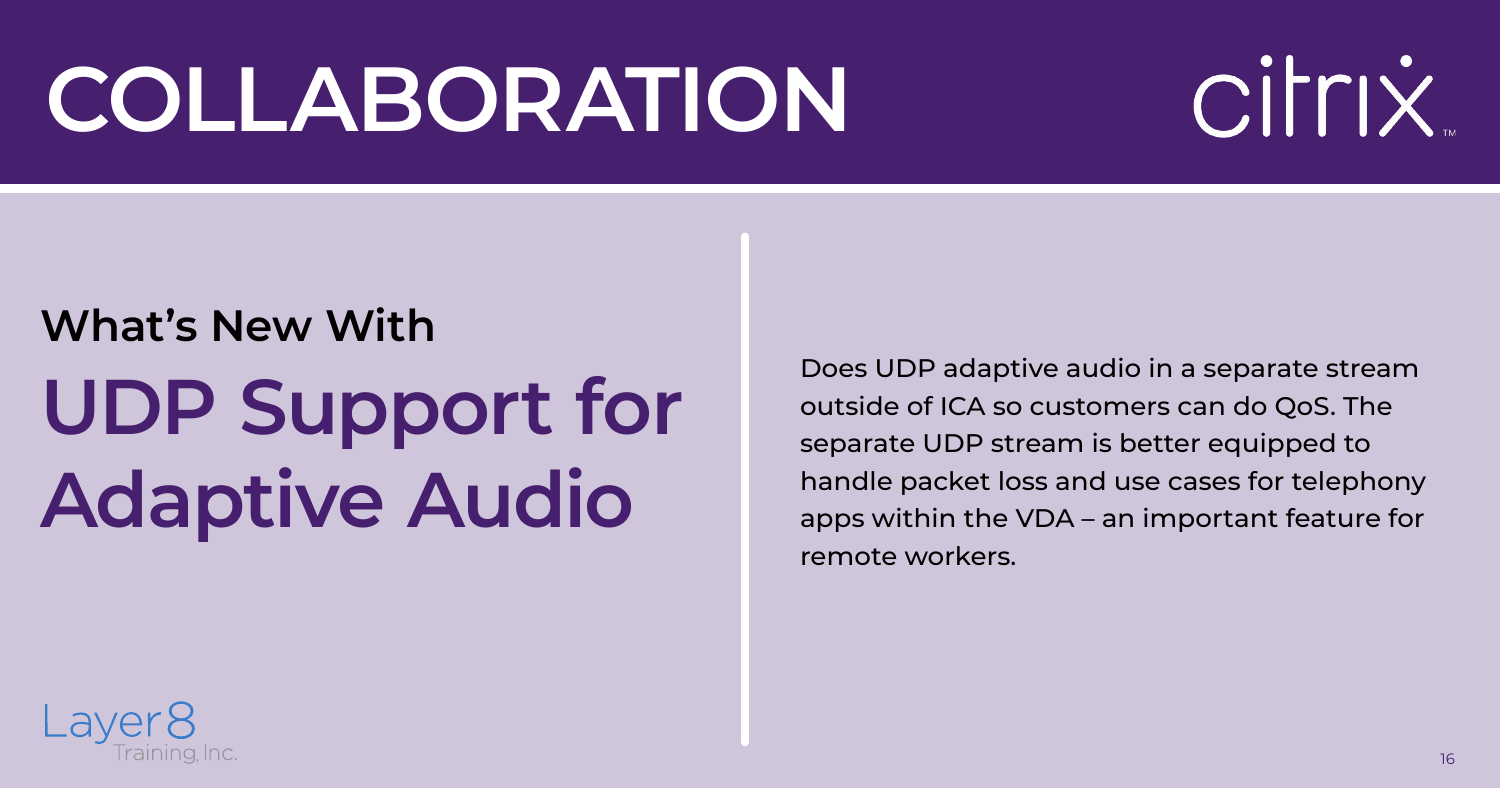#### **What's New With Microsoft Teams App**



#### **Sharing for HDX 3D Pro**

Allows screen share supported apps with others.

#### **Microsoft Teams**

Gives or takes control access of the shared screen to other users participating in the meeting through Give control button or Request control button.

#### **MS Teams Multi-Window**

Allows use of multiple windows for chat and meetings in Microsoft Teams (1.4.00.16771 or higher) when optimized by HDX in Citrix Virtual Apps and Desktops. Users can pop out their conversations or meetings in a variety of ways.

# Cirrix.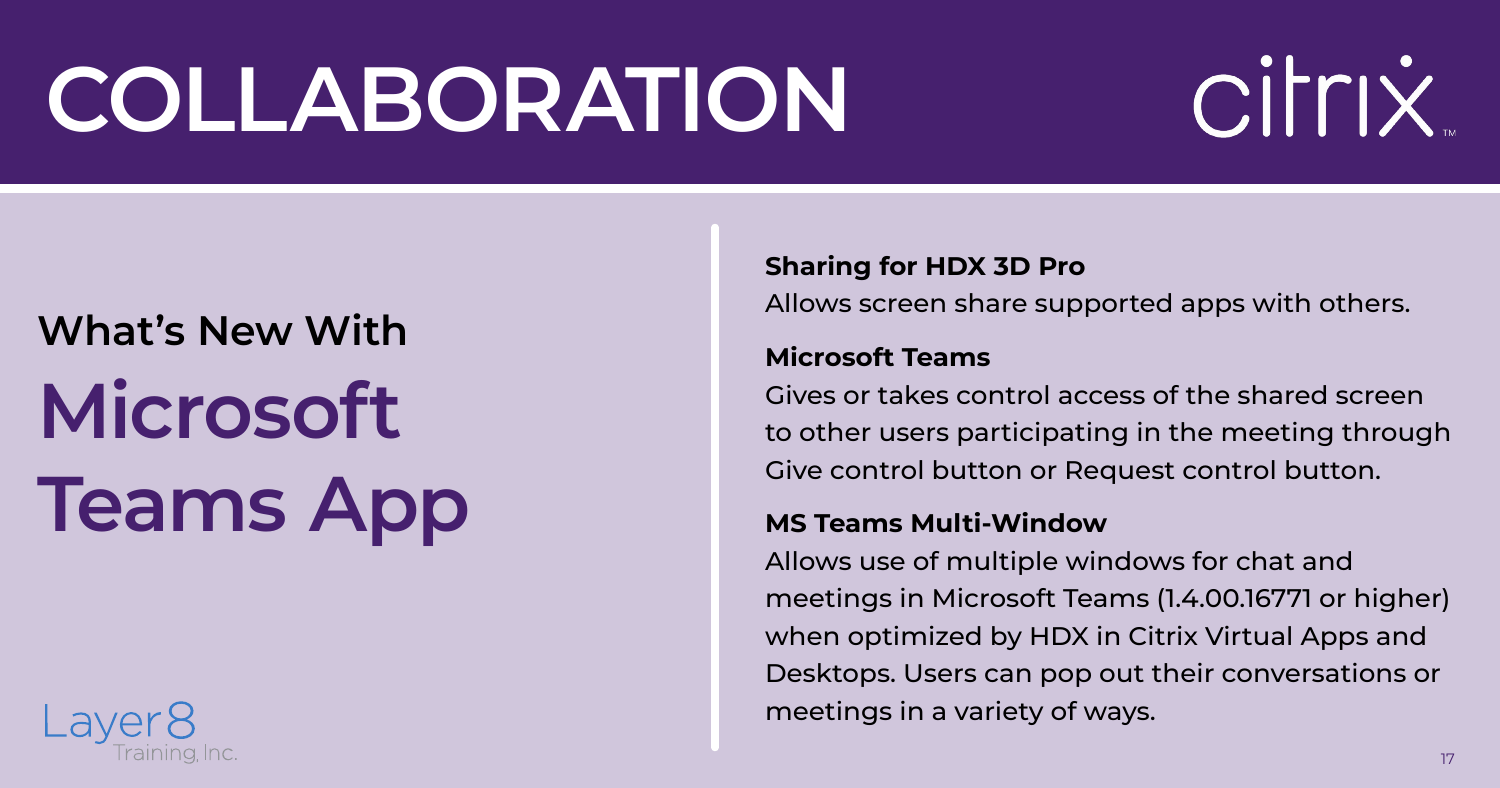#### **What's New With Linux 2110 Updates**



Allows users of video conferencing applications running in SUSE 15.3, 15.2, and 12.5 to use their webcams with HDX webcam video compression. **Linux 2112 updates** provide important support for newcomer Amazon Linux 2 users.

# Cirrix.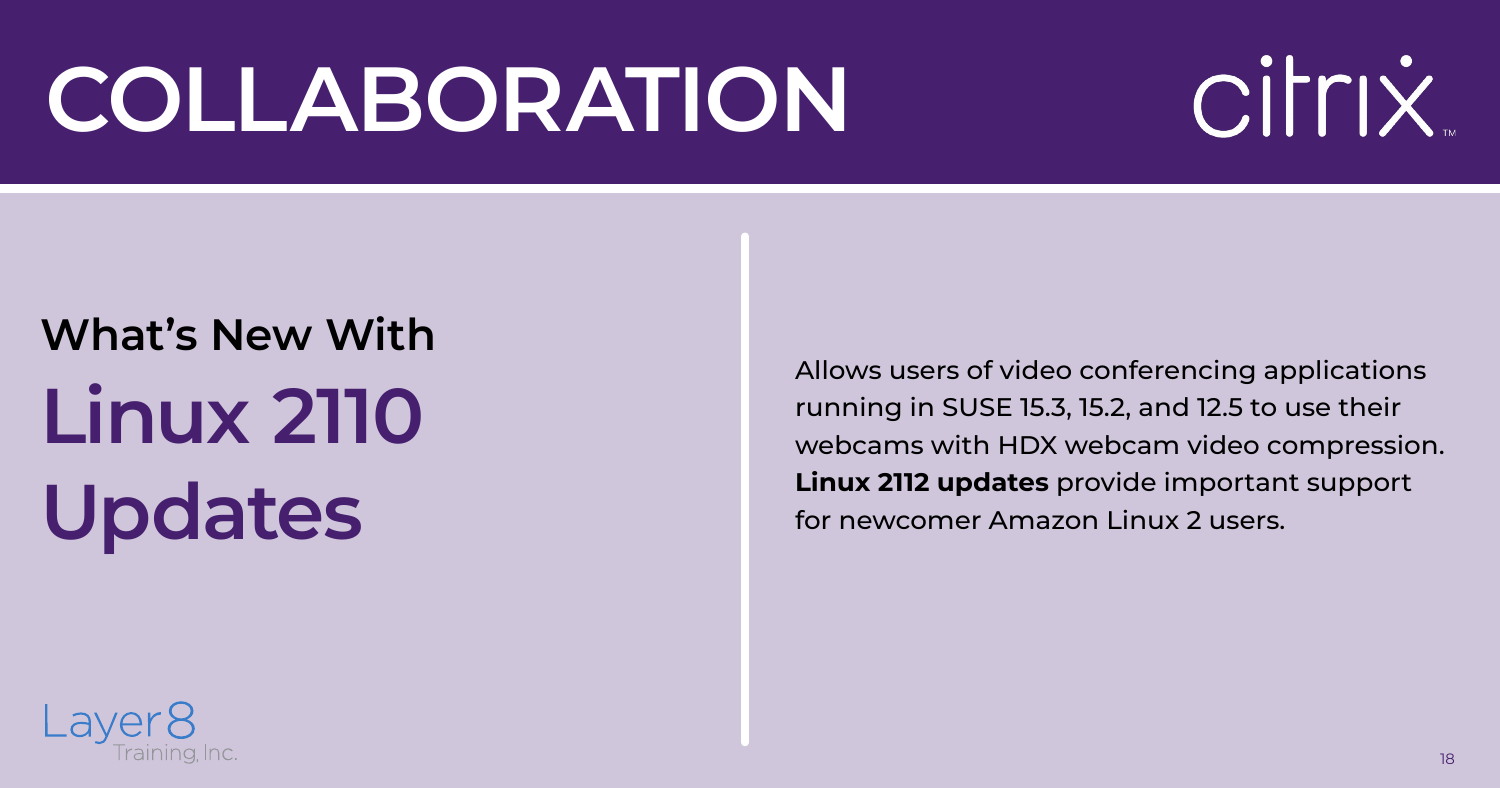Natively embedded and adds the ability to share content and files from Citrix Workspace easily and quickly, and directly browse and share files without leaving Microsoft Teams.

## Citrix.

### <span id="page-19-0"></span>**WORKSPACE**

#### **What's New With Microsoft Teams App**

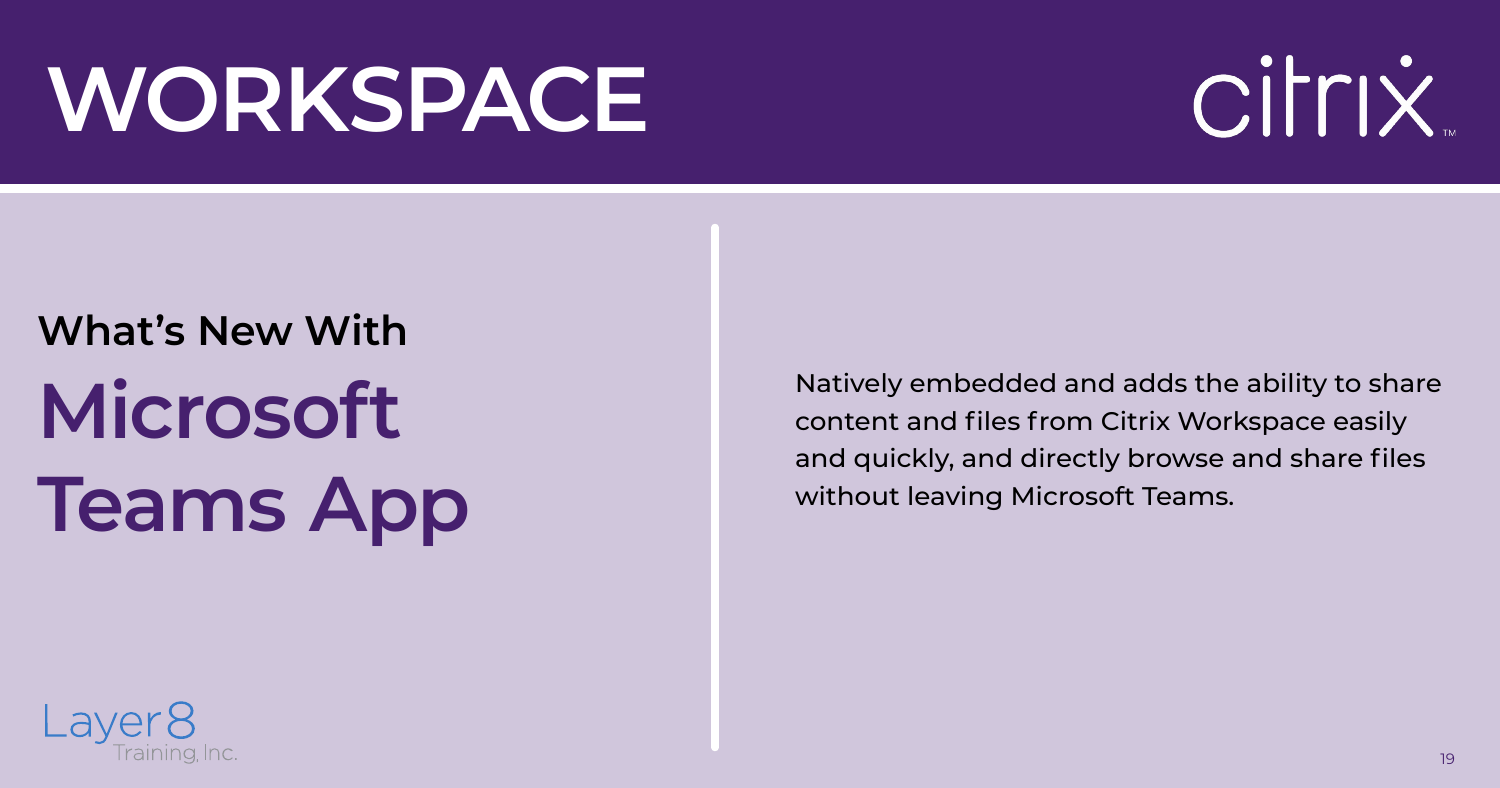#### **What's New With Workspace Browser**



Gives end-users the best performance for rendering web pages of SaaS applications, VPN-less access to internal webpages, tabbed browsing, multi-windows views, and dark mode.

## Citrix.

### **WORKSPACE**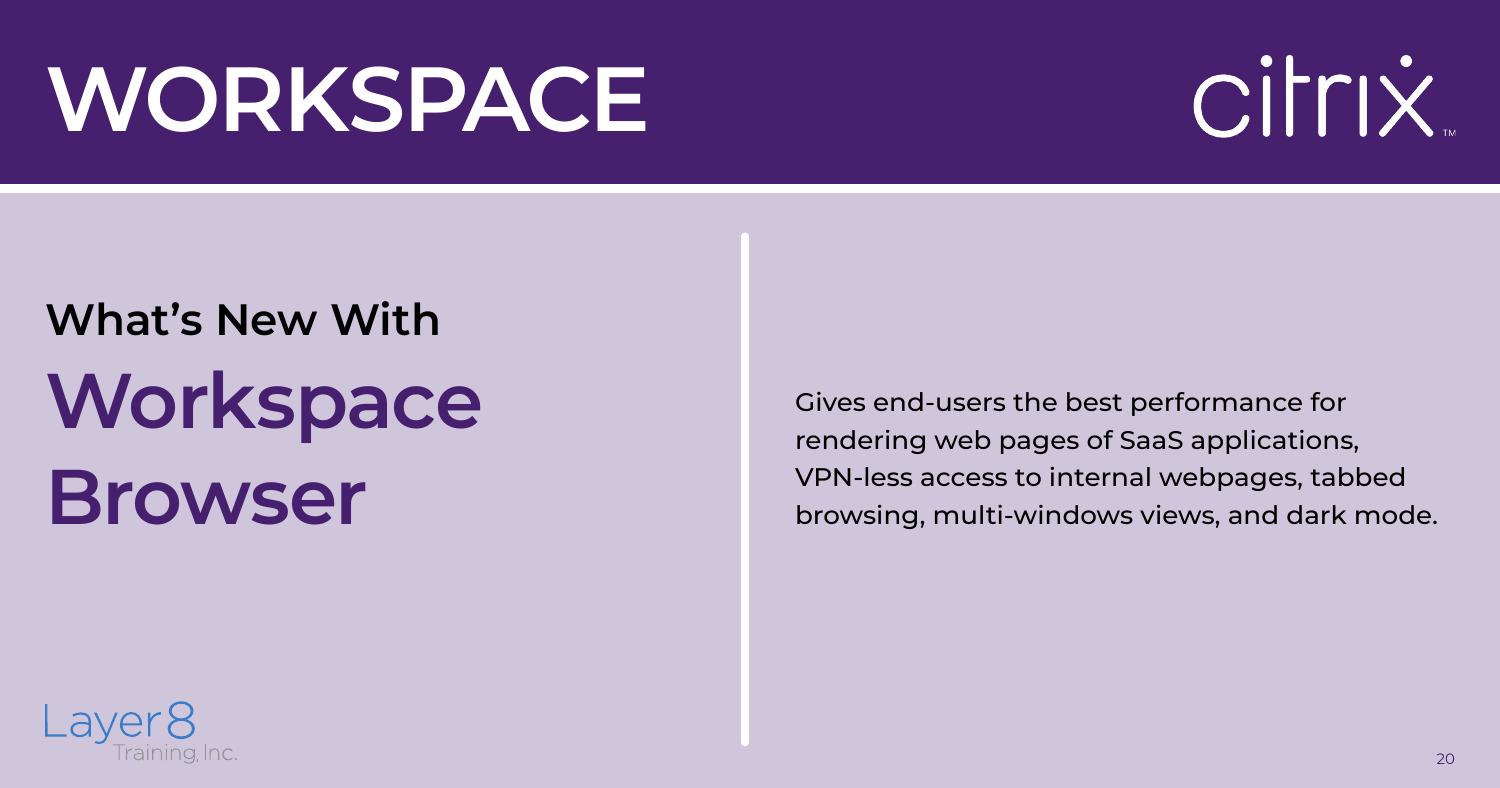#### **What's New With Global App Configuration Service**



Provides Citrix administrators the ability to deliver Citrix Workplace service through a centrally managed service and Auto-Discovery which enables end-users to enter their email address or User Principal Name (UPN) into the Workspace app to access their resources without entering or memorizing their Workspace or Store FQDNs.

# Cirrix.

- 
- 
- 
- 
- 
- 
- 

### **WORKSPACE**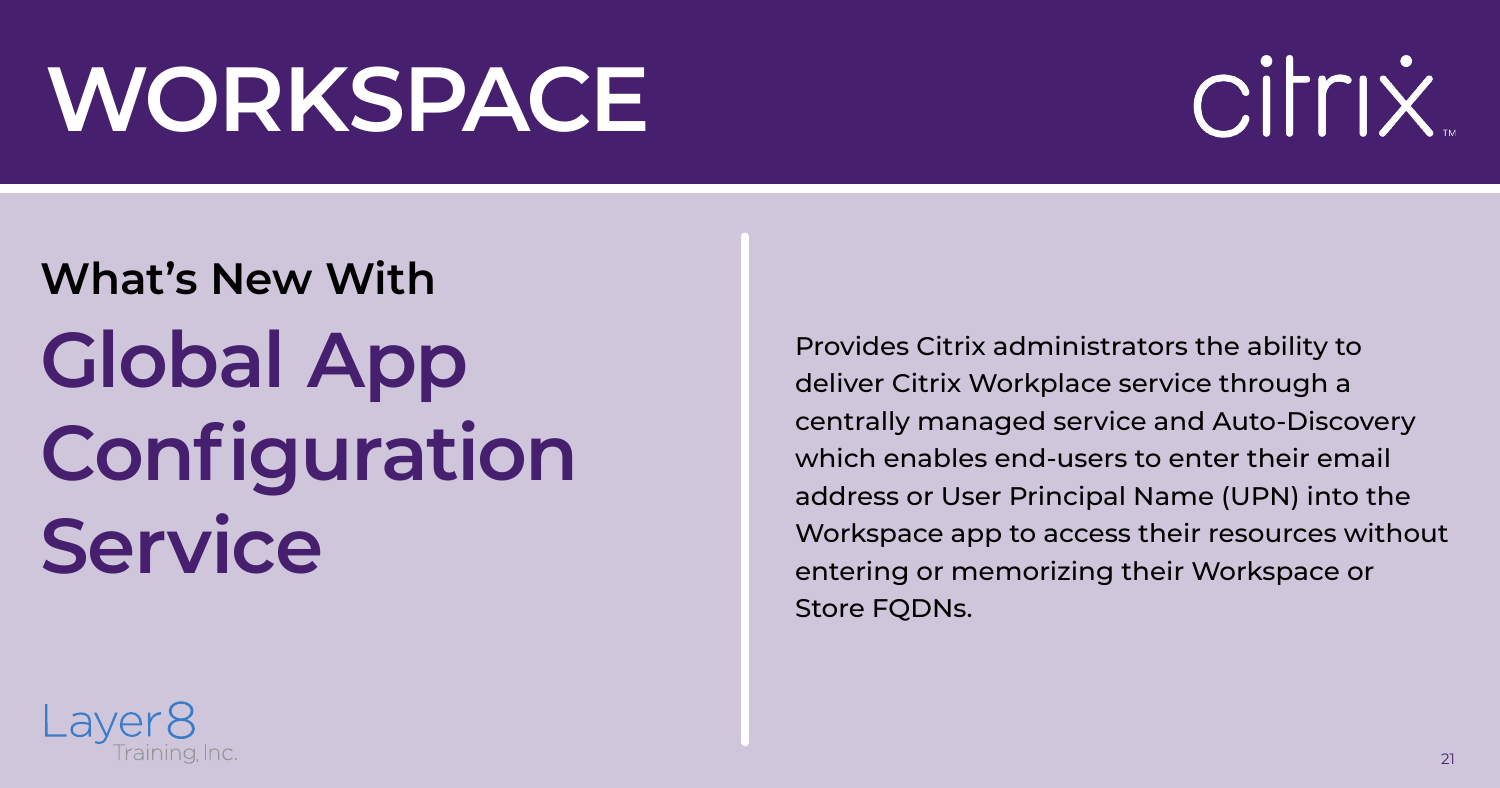#### <span id="page-22-0"></span>**What's New With 3D Pro Improvements**



Provides across the board to improve 3D Pro workload performance including improved frame rates by 2x compared to previous releases delivering up to 120 FPS at 1080p and 60+ FPS at 4K and decreased bandwidth consumption to help reduce costs and better handle constrained networks.

# Cirrix.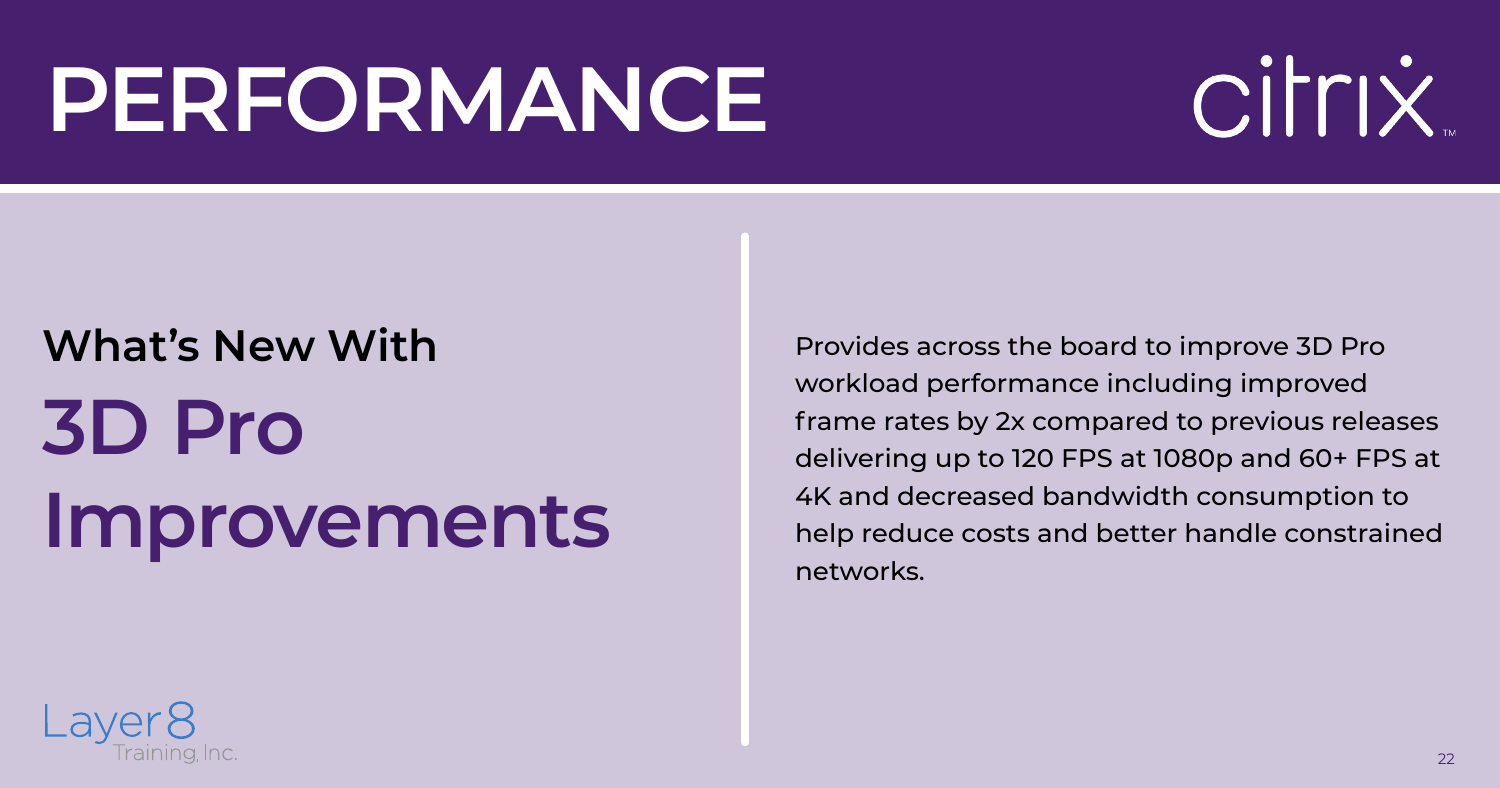**What's New With Session Level Visibility Into Internet Link Speed, Throughput & Wi-Fi Signal Strength**

Provides details into endpoint network condition details to enable analysis of latency and performance issues hampering end users.



## Cirrix.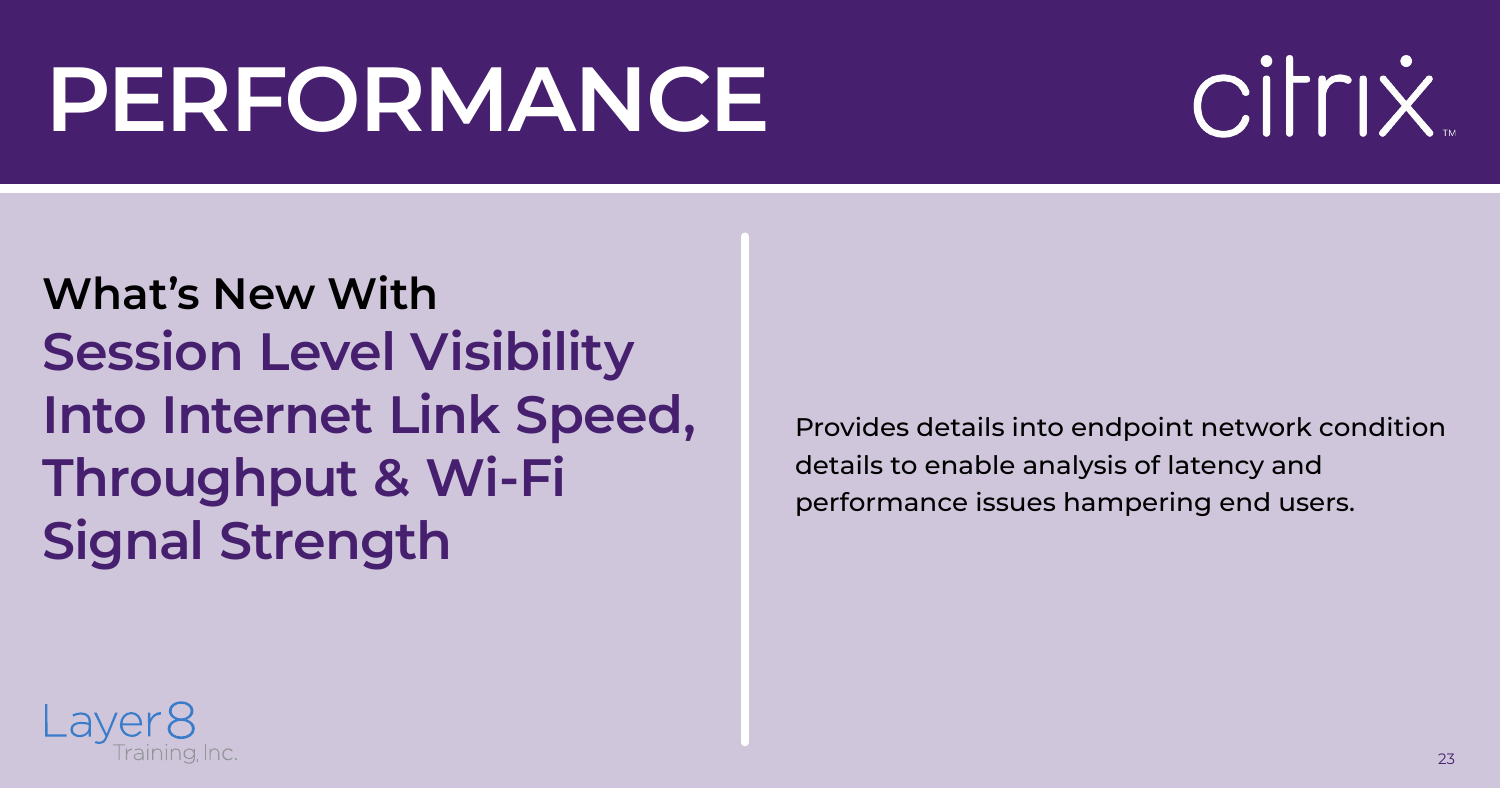#### **What's New With Zombie Session Failure Alerts**



Many enterprises don't have a way to proactively identify session failures faced by users due to hung sessions that are persistent VDI or Remote PC Access. **Zombie Session Failure Alerts** notifies admins of all the machines with these zombie sessions so that they can proactively act on those sessions helping end users to launch a successful session without the help desk.

# Cirrix.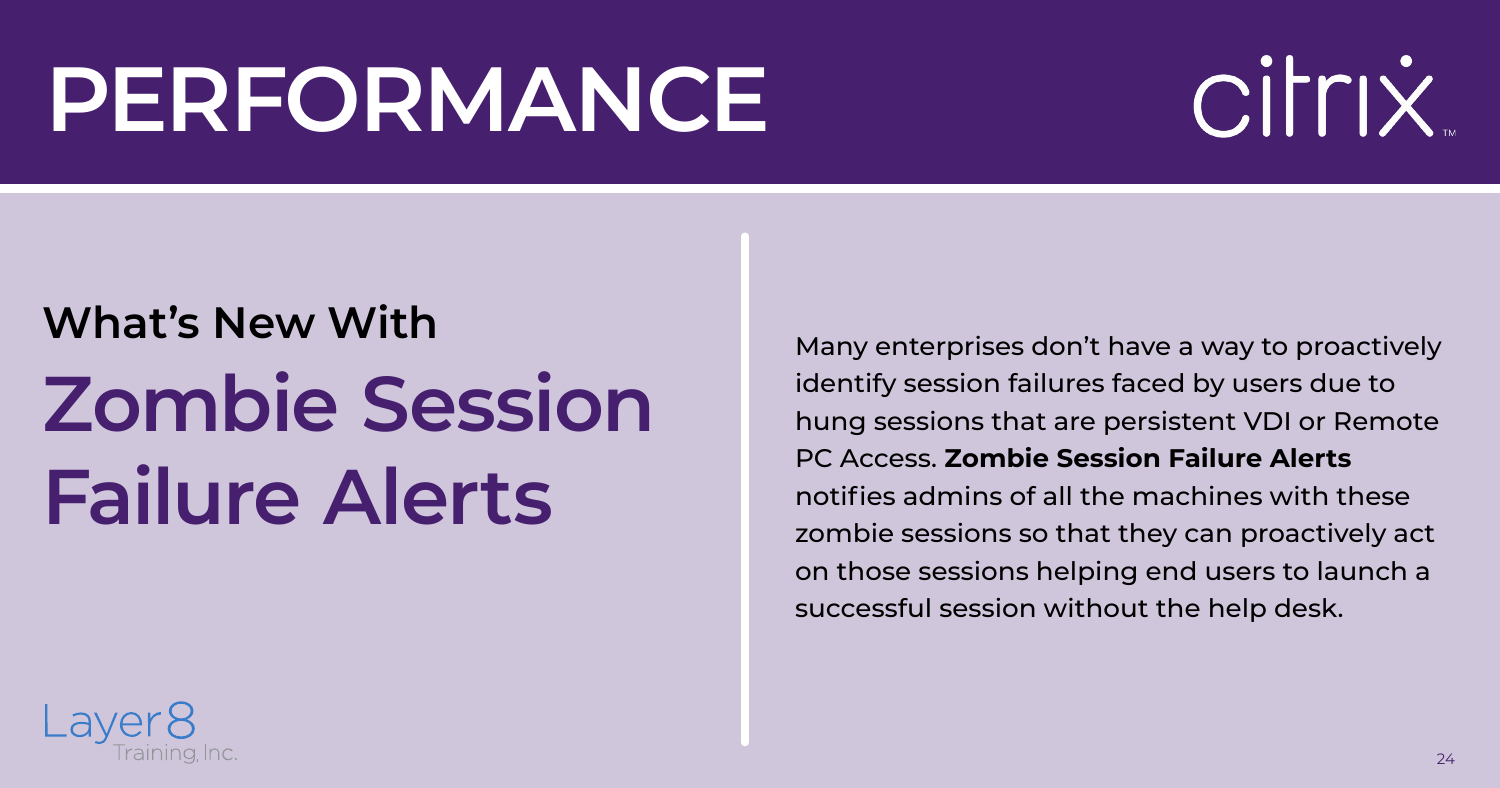#### **What's New With Sessions Launched via Service Continuity**



There is often no way to view details of sessions that were successfully launched (or failed) using service continuity mode during outages. Visibility into **Sessions Launched via Service Continuity** provides visibility into sessions launched via service continuity within outage mode shown in the self-service view.

# Cirrix.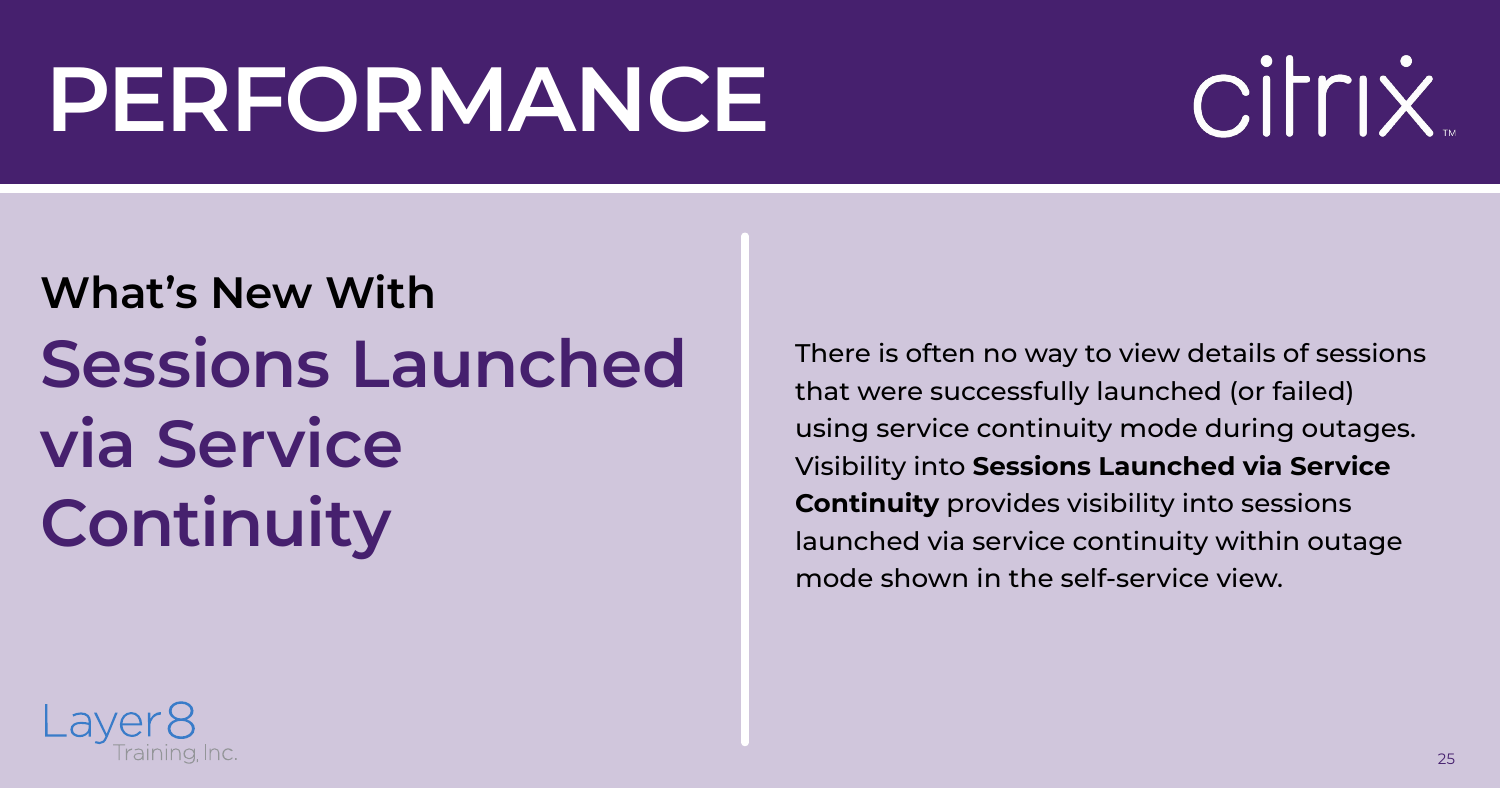#### **What's New With Gateway Service Visibility**



Enterprises often lack visibility into session path routing including Gateway Service. **Gateway Service Visibility** displays connector name and Gateway Service Pop info at session level.

## Cirrix.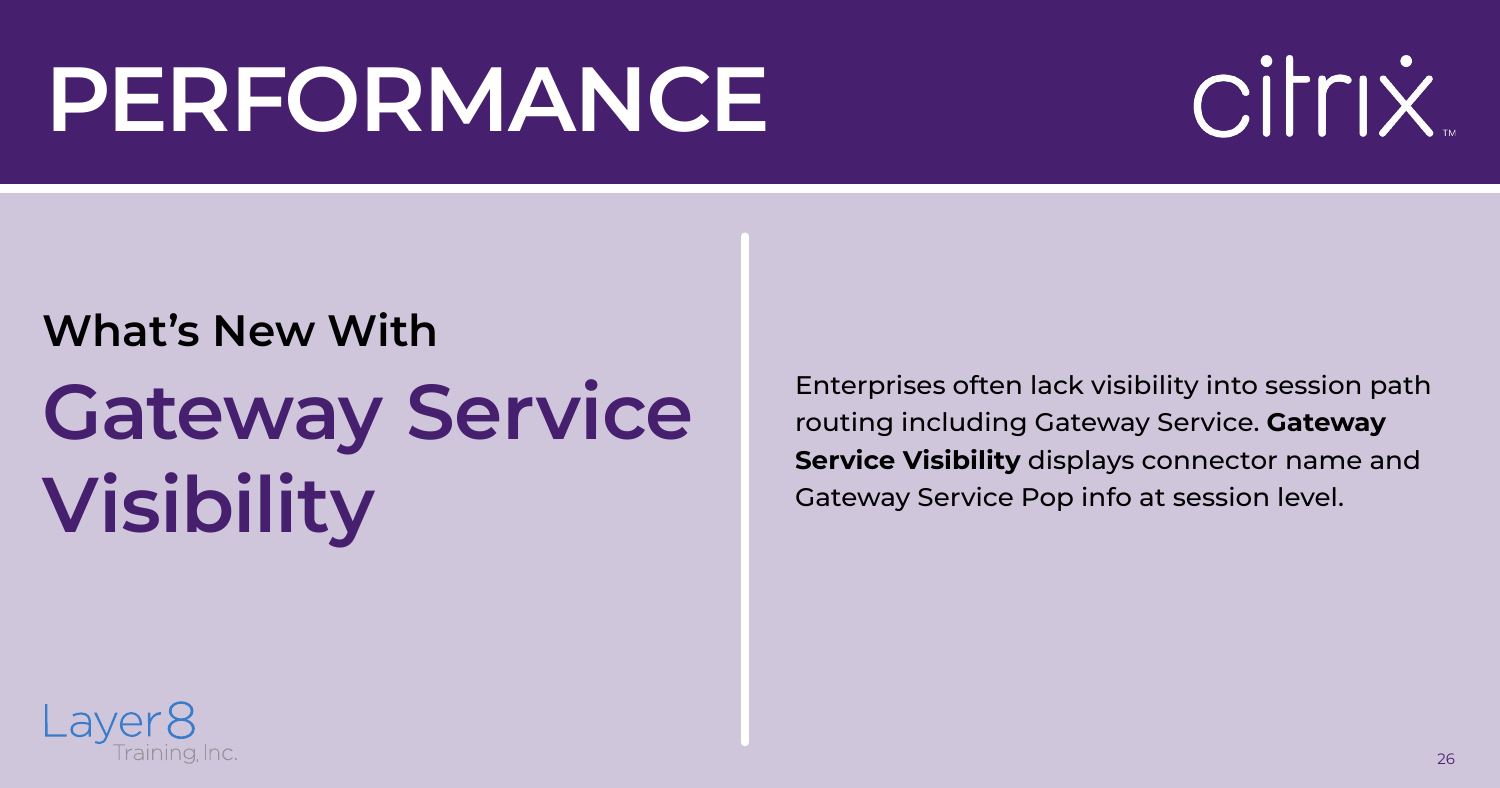#### **What's New With New Long Term Service Release (LTSR)**



Announced just in time for customers coming up on end of mainstream support for 7.15 LSTR in August 2022. The release will bring new support for Windows 2022 and Windows 11 and is scheduled to ship in early 2022. Citrix LTSR releases allow customers in the most risk-averse verticals a predictable cadence on releases and upgrades with up to 10 years of support.

# Cirrix.

#### <span id="page-27-0"></span>**SUPPORT**